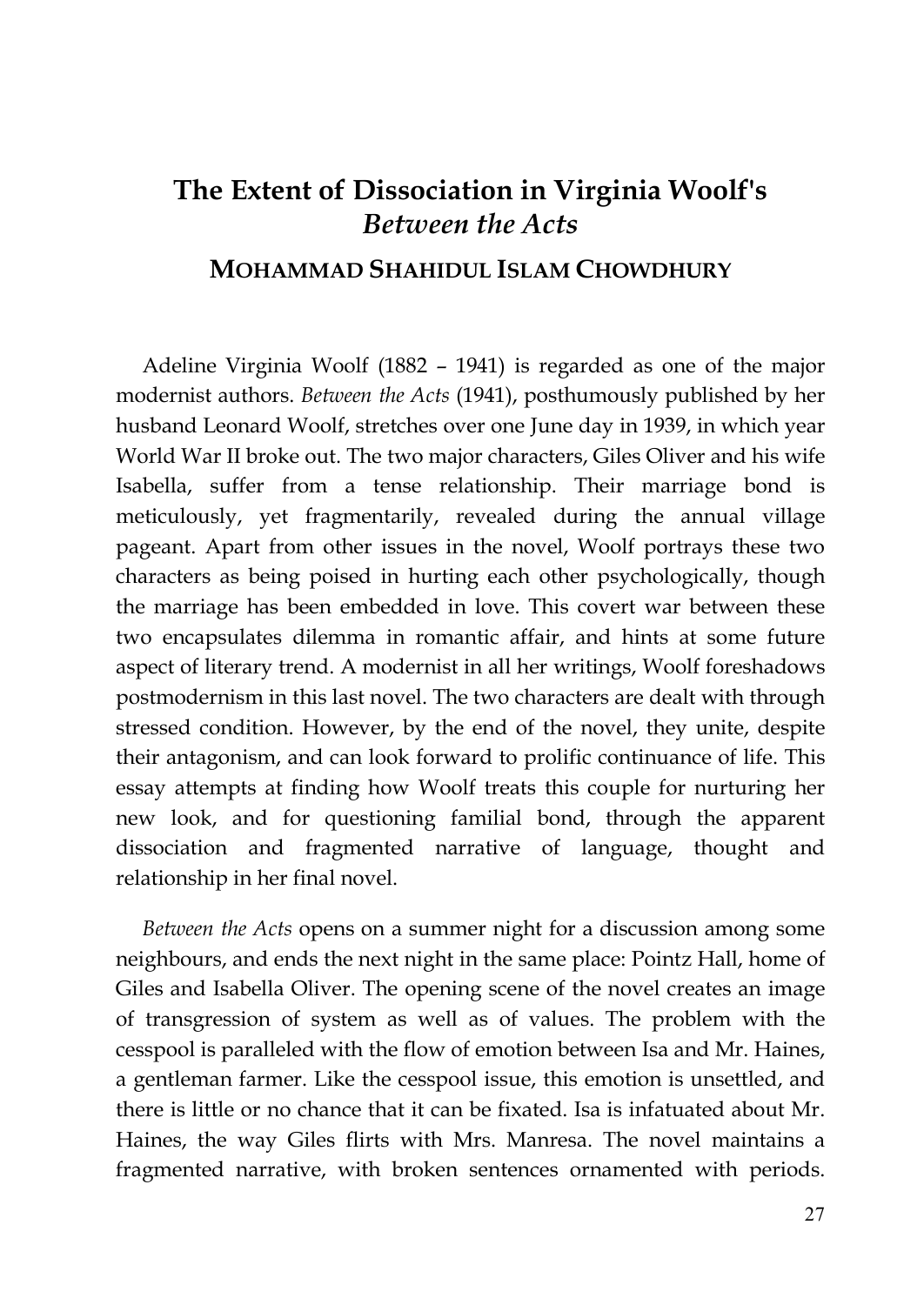Through its narrative Woolf brings the past into present, but it is neither fully flashback nor fully stream-of-consciousness. Rather, it is diffused. Woolf's language here is "a litter of word-plays, recollected fragments of poems, snatches of nursery rhymes, yet . . . these cannot shape themselves into any kind of elegant whole" (Minow-Pinkney 191). For this lack of proper expression, Isa finds herself, nothing but, "In love" (Woolf 11) with the gentleman farmer. Among the characteristics of postmodern fiction, a few are, Tim Woods suggests, that it uses narrative fragmentation and narrative reflexivity, explores how narrative mediates and constructs history, and incorporates that history as fact (65-66). Woolf introduces all these features in this novel.

Donnel Stern defines that dissociation is a process by which a person fails to potentiate some portion of the verbal, nonverbal, or subsymbolic meaning available in the interaction of which s/he is a part (13). In other words, dissociation develops a sense of reservation which prevents a person from spontaneous communication with his/her surroundings. Dissociation in a person can be the outcome of numerous societal or psychological incongruities, which cannot be coped with properly. Isa's failure in understanding herself appositely lies in her obsession with time and romanticism. The novel re-presents the primeval and points at its stalemate that stretches over life. The past does not shadow the present; it is shadowed in the present. In this novel, as Gillian Beer says, "the prehistoric is seen not simply as part of a remote past, but as contiguous, continuous, a part of ordinary present-day life" (*Arguing with the Past* 162). That is why the whole place bears marks of Roman period and is utilized by the pageant; that is why Giles plays with a "barbaric stone; a pre-historic" (Woolf 61) and brings back issues of human dilemma, out of which a goal must be set and obtained for the sake of continuation. But that past harmonizes with the present in numerous forms, some of which are reflected in violence. Indeed, violence plays a major role in understanding the battle between Isa and Giles, who embody Woolf's foretelling of postmodernism in the novel.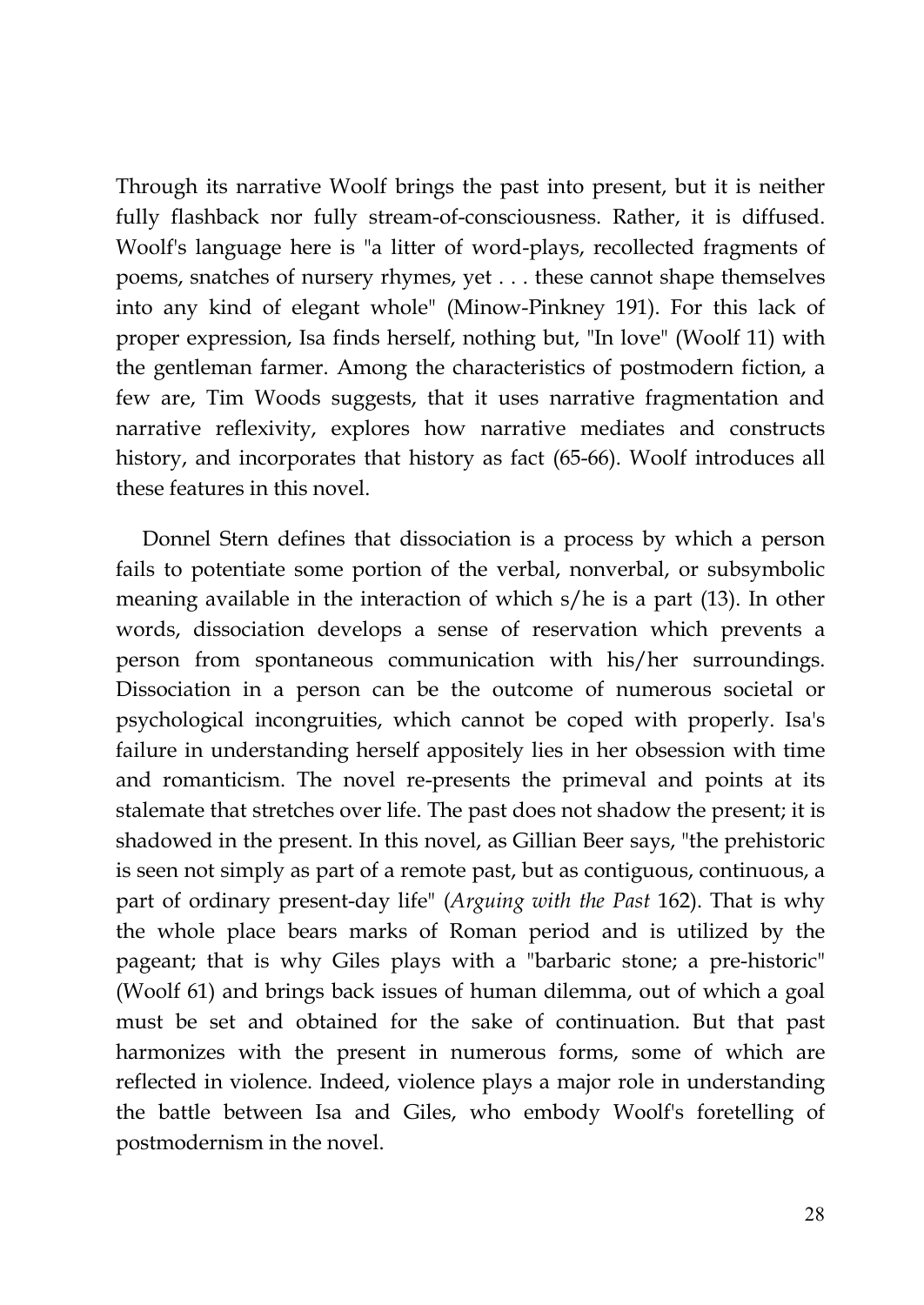Woolf intersperses one piece of news of the *Times* in her novel, that of rape of a deceived girl. Its impact on Isa is forensic because of the way she twitches reality, emotion, fantasy, frustration, commotion, and violence. The violence on the girl has its temporality on Isa, but then things are interrupted with the reality of a hammer and Mrs. Swithin. The "mahogany door panels" (Woolf 15), hallucinated through real events by Isa, become a caricature of violence of time not against the girl alone, but against herself as well, "she loathed the domestic, the possessive; the maternal" (Woolf 14). The news unveils Isa's silent thoughts and the girl's public speech and her suppressed anger, and initiates her private struggle toward speech and, by extension, calls women's desire and speech out from the crevices, the secret account books, of a civilization still mired in barbarism (Froula 295-96). And the conversation between Bart and Lucy becomes a monotonous "chime" (Woolf 16), from which there is apparently no escape. Woolf emphasizes on Isa's thoughts for creating an impasse of bond, language and actions, albeit a great hope that World War I might bring major change. The hope is now smashed with the hammer of the crime of transgression.

Woolf further illustrates such fragmented build-up of Isa in the mirror, where she remembers her being "In love" with one who is not attentive to her fancy. Moreover, during the pageant, she looks over her shoulder at the gentleman farmer, and later seeks him, and finally starts crying, "had we met before the salmon leapt like a bar of silver," had George "been his son" (Woolf 123). In all these tears flow Giles's silhouette. She dives, not in the real pool, but in the pool of her memory, her tears, which are due to the negligence and "infidelity" of her husband. She is frustratingly disgusted, and seeing Mrs. Manresa beside him, "could feel the Manresa in his wake. She could hear in the dusk in their bedroom the usual explanation. It made no difference; his infidelity – but hers did" (Woolf 68). Thus a modernist standoff between these two is created to refashion it through romantic offence. Isa subconsciously, but paradoxically deliberately, imagines herself being "In love" and no other expression. Like in the mirror, she is fragmented into three selves. Her cry is a cry of debilitation, of challenge, but of helplessness. Her passion for a farmer cannot be fulfilled by Giles,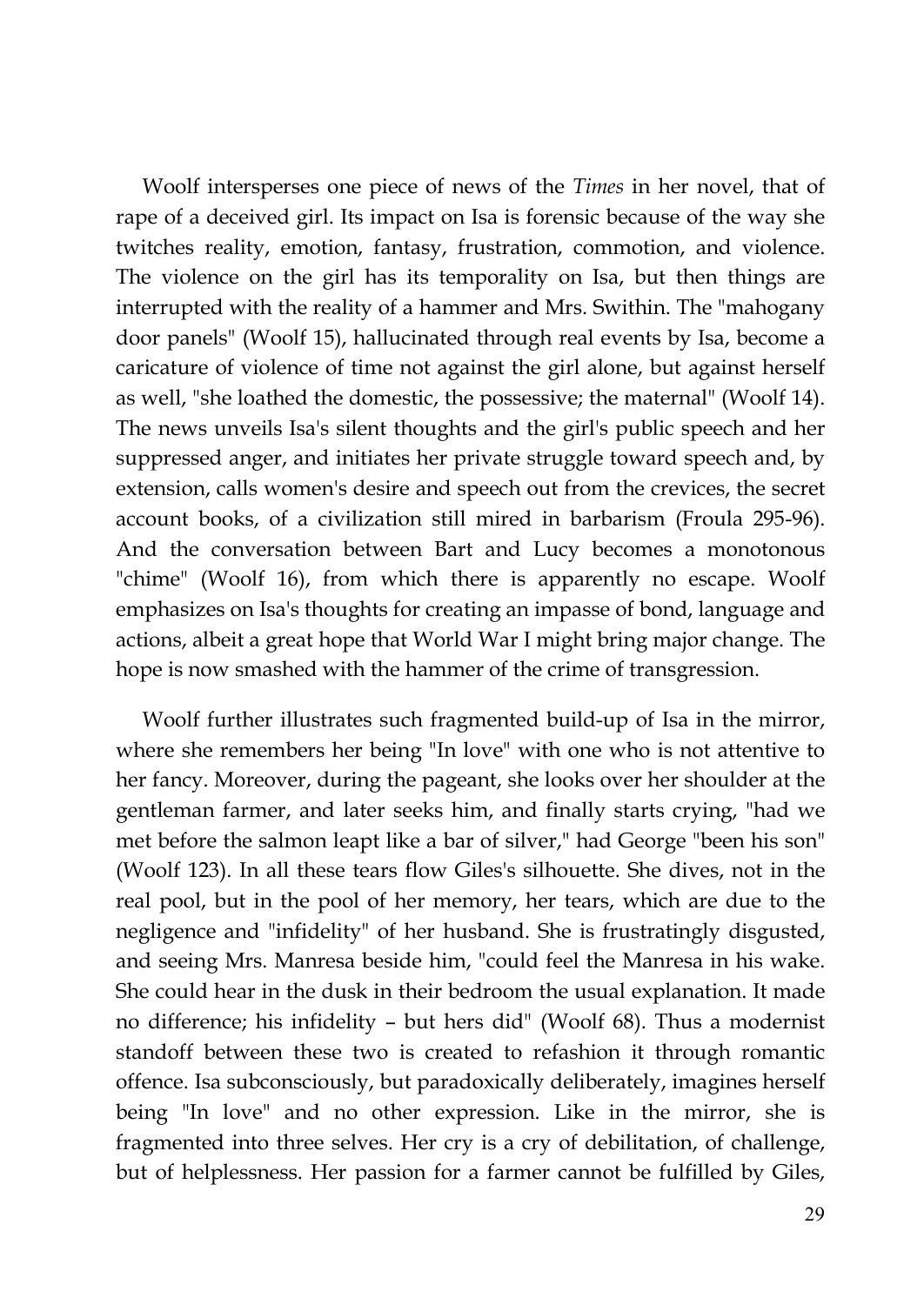who is a stockbroker, who, "[g]iven his choice, . . . would have chosen to farm" (Woolf 30). Out of these frustrations, she finds her love split into two. For her subconscious passion, there is love, which "addresses and responds to an image of herself; insofar as it is prompted by an external object of love, he is represented as manifest stereotype . . . and the force of his attractions is in their absence" (Bowlby 189); but for her reality, it is adorned with love and hate. Thus, being in between, Isa discovers a harsh truth: she is not satisfied with herself.

Isa's hatred towards domesticity and Giles, and her self-disgust have chained her in that domesticity further. Because of it, she finds "escape" in "the myth of romantic love, endowing Haines . . . with all the attributes of the romantic hero" (Ingman 140). The romantic duality of Isa flows with time, which can manipulate Pointz Hall through its prehistoric presence in the disjunctive discourse between Bart and Lucy, and in the pageant's disjointed presentation of English history. Thus, in the novel, time is differently treated. Time's narrative here synchronizes with the present, "past and present lie level, culled as needed by the individual's associations. The novel is a spatial landscape, not a linear sequence" (Beer, *The Common Ground* 20). The individuals no longer remain individuals; their individual agony turns into a united front. Isa's sudden approaching Dodge to show him the greenhouse is echoed in Giles, when he suddenly approaches his fascination Mrs. Manresa with the same question, in the same tone, "Like to see the greenhouse?" (Woolf 89). Though Isa hums, "Dispersed are we" (Woolf 59), somehow they are not so; they belong to the same whirlpool of spatial sufferings. Woolf utilizes this land in a different way. She introduces dissociation among the characters' association, and vice-versa, and leads to redefining modernist notion of spatial time. Pamela Caughie says that though a modernist author, Woolf here, like much postmodern writing, puts into question the expectation of shared meaning, questioning the supposed collectivity of 'ourselves' (310-11).

"Postmodernity is characterized," argues Steven Connor, "by the restless circulation and exchange of spaces and places." He further states that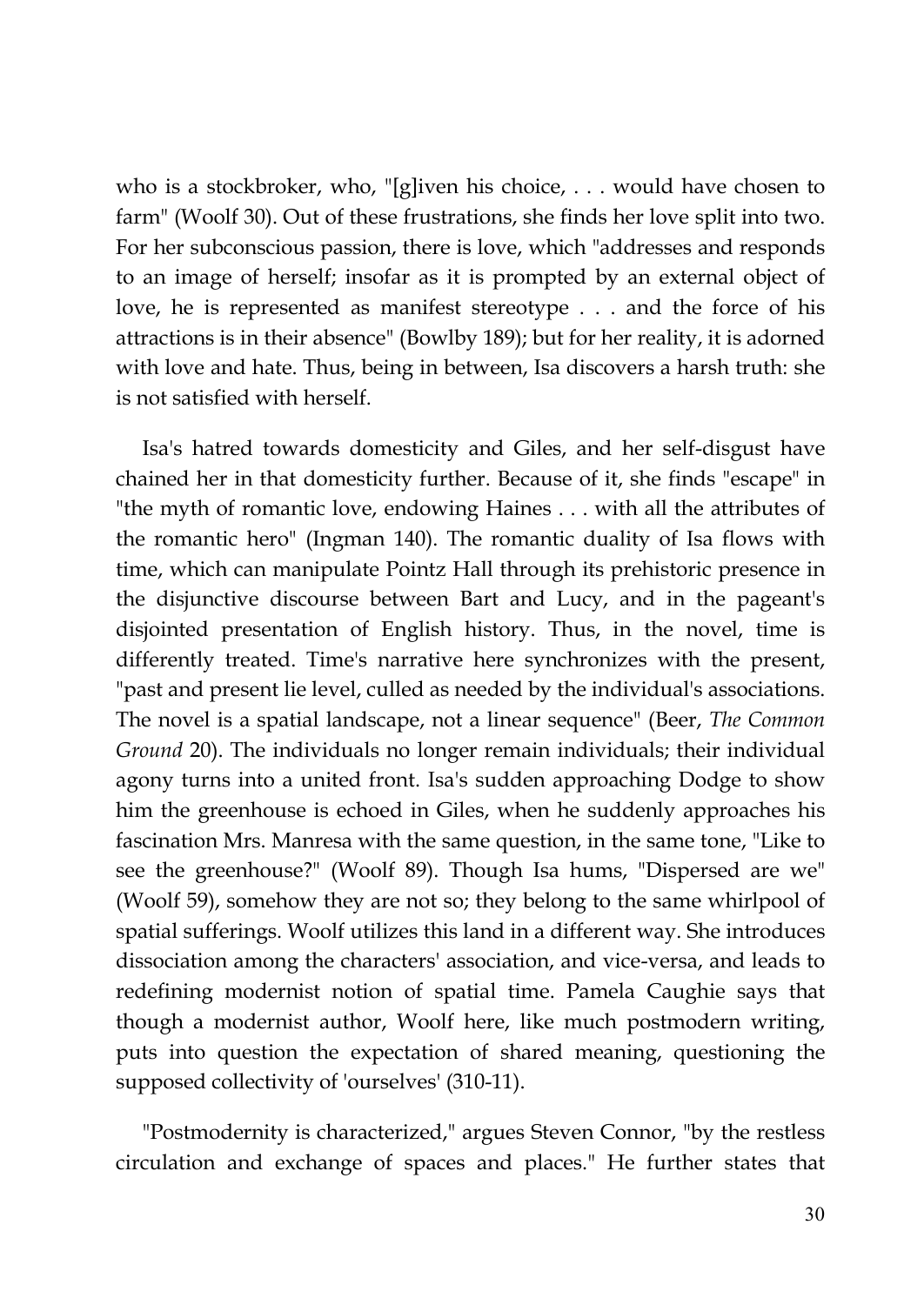postmodernity retemporalizes space; the solidity of space and place yields to the uncentred mobility of information and investment (254-55). Giles, the London stockbroker, becomes urbanized, whereas Isa, leading a domestic life, prefers country life. They are polarized. Isa's Irish heritage and Giles's English background are used as a reflection of English-Irish conflict; but as individuals, they are allowed more space for exposing their animosity for the other. Giles fulfils his passion in the presence of Mrs. Manresa. During the performance, Isa and Giles find new company for suppressing their paradoxical love for each other. Within the spatial limitation, they are able to create, partially though it is, and expand, that space-time concept. Whatever they do, they do so for the irritation of the other. Here is a difference between them.

Whereas Isa cries, Giles cannot. But he must do something for self-relief. That is why, when he finds the snake and the toad in their utter miserable condition, he stamps on them, not to relieve them of their deadlock, but to help himself, "it was action. Action relieved him" (Woolf 61). It is the pressure of the two ladies beside him. The question of survival – through violent means – comes to an end through another level of violence. Frustrated with the impending threat of war, and being angry at it, Giles's shoes are marked with a sign of that violence. "In the novel's sheltered world of village pageants, bazaars and cricket matches," says Marina Mackay, "Giles's bloodstained tennis shoes are a powerful emblem of the fall from innocence that comes from reacting with violence to violence." This "fall" concretizes both a spatial space and a spatial time where "Giles, Isa, William and Miss La Trobe, are necessarily in . . . together" (31). But, Mrs. Manresa is not here.

It is because she is not treated exactly as a means of escape for Giles, but as an instrument for shedding his anger, frustration, and disgust. Mrs. Manresa partially vitalizes Bart, and now counts Giles as her "surly hero" (Woolf 58). His apparent response is provocative for Isa, but finally she succumbs to her failure of endurance. The more Giles is able to exhibit his gender-strength, his masculinity, the less is Isa able to tolerate it. Woolf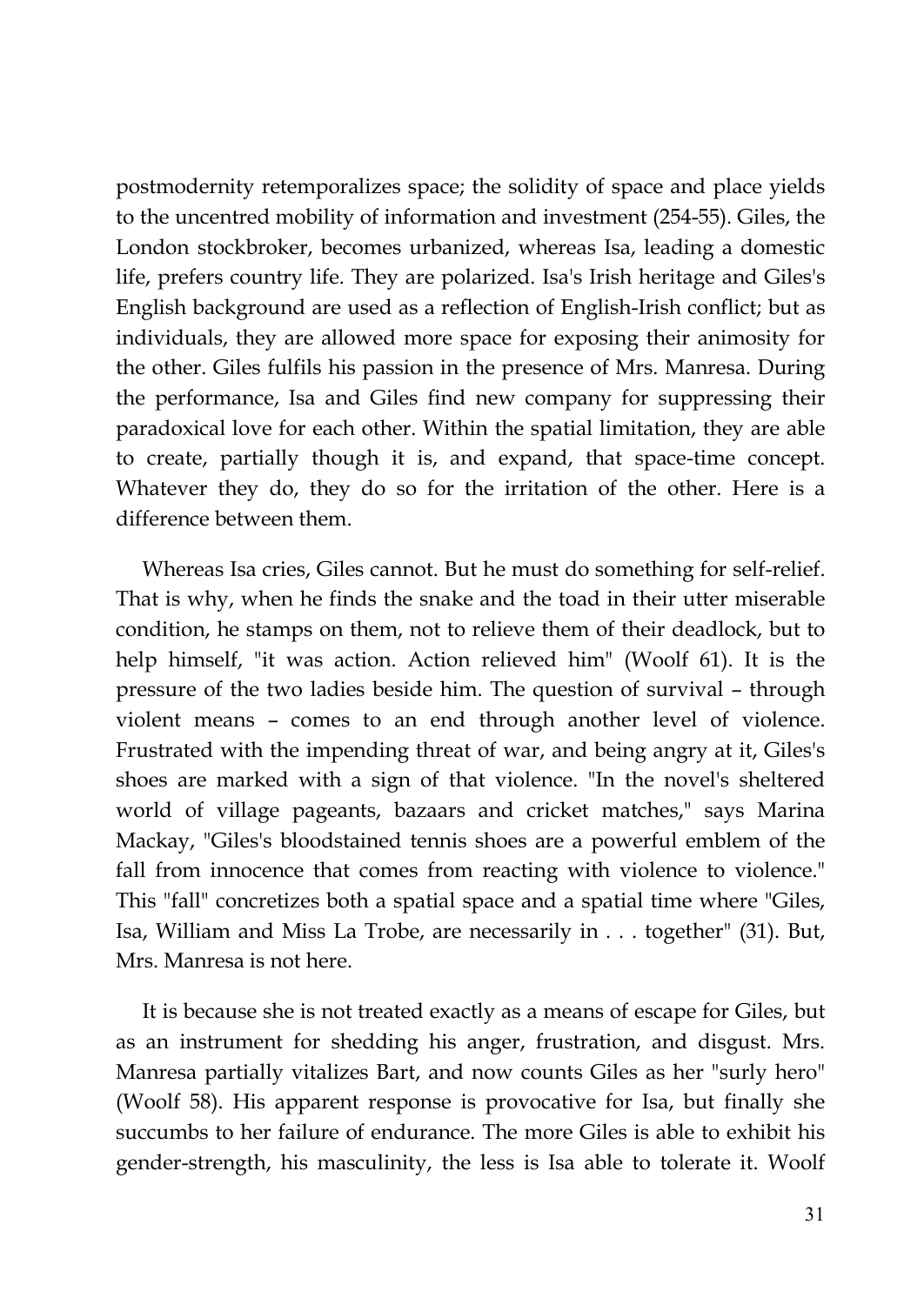uses Mrs. Manresa as a ploy for bringing out the psychological ambivalence between Isa and Giles, because as individual, neither attains the exact part in this battle between the acts of time's fluidity through space. The real threat of invasion and blitz is countered with the surreal threat of discontinuance of respect and emotion. In the novel, Sue Roe states, "this structural integration . . . depicts the generation of time and the family, juxtaposing family life with variations on the orthodox relations between the sexes: it represents the conventions and it renews them" (33). This reenacting of the "prehistoric" silent war between the two is the primary concern in the novel, which accommodates issues like history, war, time, pageant, homosexuality, fragmentation of speech and thought, for upholding it.

This dual feature of romanticism has openness in modernism and postmodernism. While modernism brushes aside any such aspect of life, it gets a new dimension in postmodernism. "What connects Romanticism and Postmodernism most obviously," says Patricia Waugh, "is a shared crisis mentality connected to a sense of the fragmentariness of the commercialised world . . ." She also elaborates that postmodernism preserves a fundamental sense of the aesthetic, and a number of paradoxes, which are more implicit in Romantic thought. Art cannot be separated from living, and this aesthetic position can be identified with postmodernism (15). In the novel, the characters' disjointed poems and thoughts are thematically yet unconsciously brought to existence in the pageant on the one hand, and during the intervals by the audience on the other. Simultaneously, this dissociation of ideas, attitudes and actions introduce combination through diversion within spatial space, which, at the same time, proposes a new trend in Woolf's last novel. Her objective of creating newness comes to existence through the battle of sexes and the search of a disjunctive self, which are overt here, unlike in her other novels.

The duality of sex is further illustrated in the characters of William and Miss La Trobe. With them, Woolf introduces homosexuality. William's impulse for Giles and desire to be with Isa, contradictory though they are,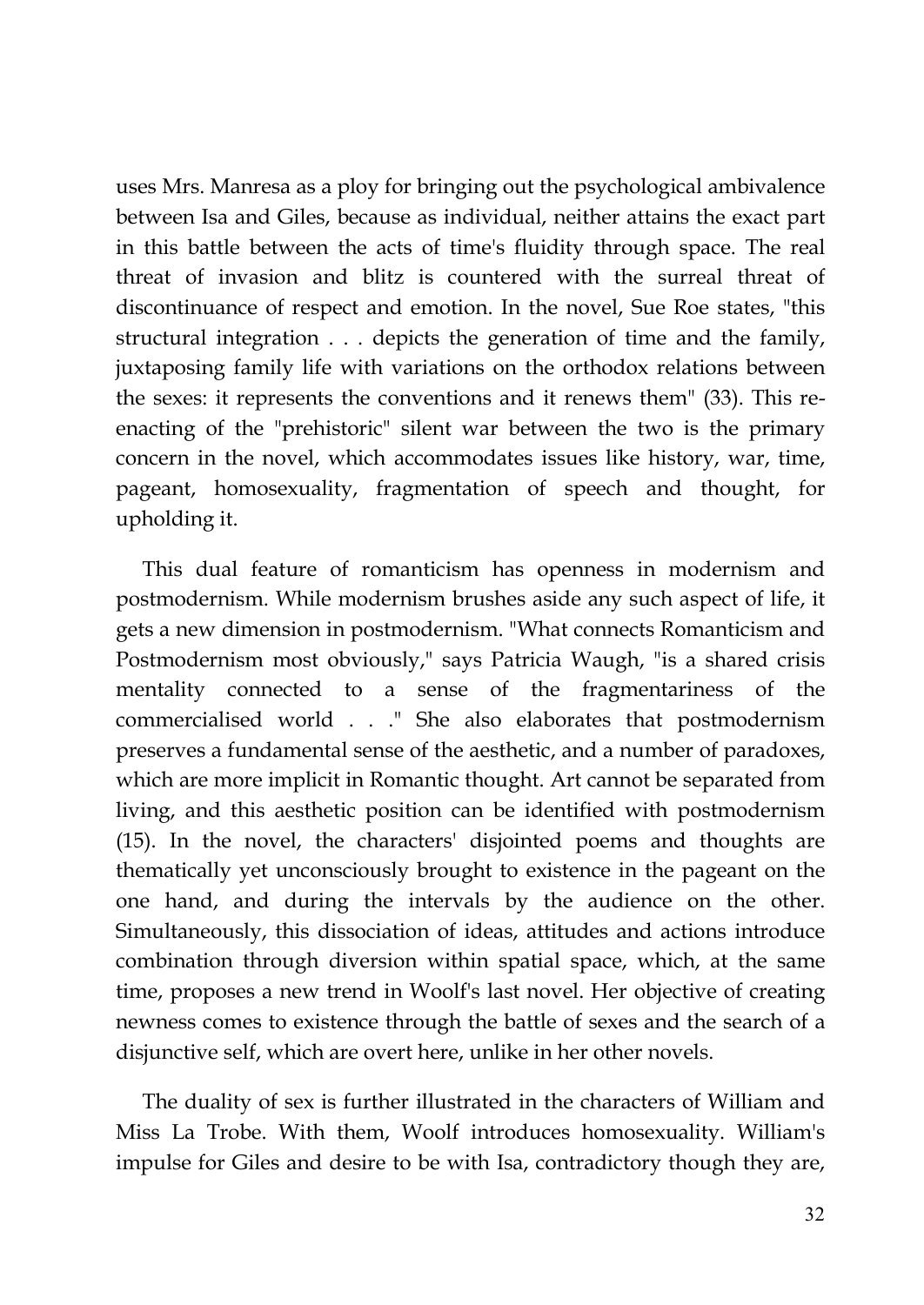reveals his unconscious vulnerability in this battlefield. That is why, he, like Isa, suffers from lack of impetus. In comparison to William, Miss La Trobe is far more rigid in her nature, and always stimulated, raged, and dissatisfied. This nature of the producer is another outcome of her frustration, both in her personal relationship and in her theatrical world. Their behaviour is, like that of the Olivers, an outburst of what they miss and long for in their individual life. Woolf's study of this ambivalence is similar to Freud's psychoanalytic studies. Toril Moi argues that, for Woolf, unconscious drives and desires constantly exert a pressure on our conscious thoughts and actions, which lead to 'overdetermined' manifestation of a multiplicity of structures that encompass not only unconscious sexual desires, fears and phobias, but also a host of conflicting material, social, political and ideological factors of which we are equally unaware (10). Thus, Giles, Isa, William and La Trobe are on the same thread, disjointed though they are.

The pageant, preoccupied with English history, includes an unconscious revelation. Its enactment of marriage theme at the end of every scene is what Woolf questions in real life: the continuity of married life. The Victorian concept of a married life gets a hammer-blow in the modern period. Giles and Isa enact unconsciously, yet intentionally, this dilemma all through the novel. Woolf manoeuvres this presentation for her purpose of studying the individual self among the mass. As Jed Esty says, "[t]he pageant's retelling of English cultural history is continuously challenged by the intersubjective and intrapsychic dramas that occur 'between the acts.' And yet, in the course of Woolf's narration, the modernist novel of consciousness begins to look like something new altogether" (87). The novelty floats like "the great carp himself, who came to the surface so very seldom." Others follow, "silver; pink; gold; splashed; streaked; pied." Lucy then murmurs, "Ourselves" (Woolf 121). This is the same carp that Isa looks for when she searches for the "man in grey"(Woolf 51). These two ladies of two different generations are conjoined spatially, viewing the same object as the elementary symbol for their suppressed desire, that lacks proper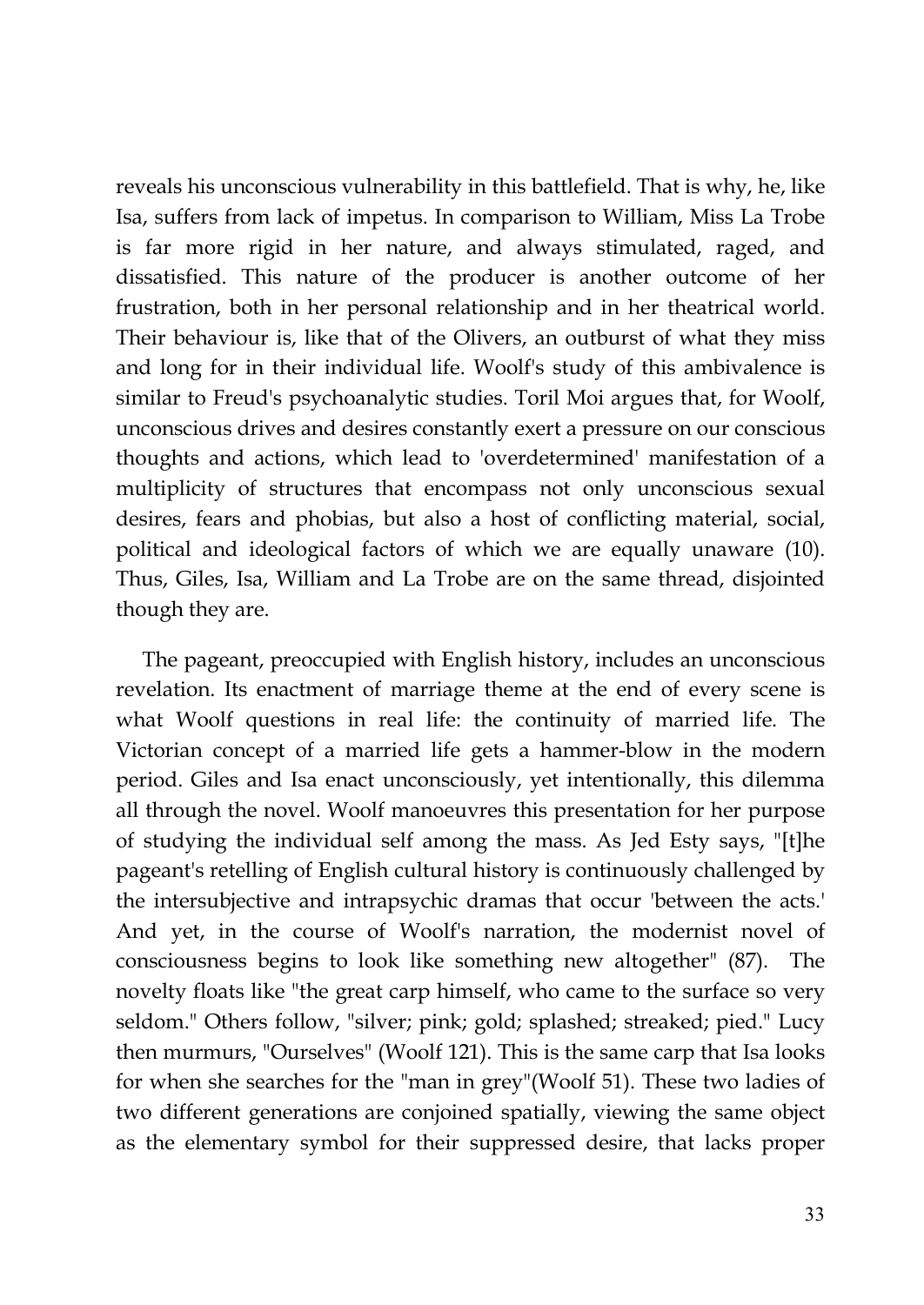voice, like the torn speech all through the novel. That is how the novel is starred with "silence" (Woolf 5).

Linda Hutcheon says that postmodernism reveals a desire to understand present culture as the product of previous representations. The representation of history becomes the history of representation. That means, postmodern art acknowledges and accepts the challenge of tradition (55). This acknowledgement is buzzed in Lucy and Isa, and among the audience through their "Ourselves." The play-within-the-novel has its impact on the audience, notwithstanding the fact that its producer considers it as "A failure" (Woolf 124). Prehistory is not only re-echoed in the novel, but is embodied throughout the entire spatial discourse of it as well. Giles is, in comparison to Isa, more involved with information and investment, and can lead to the path of facing that "challenge of tradition." So, he takes the initiative of ice-breaking by offering her "a banana," which she – after that day's experience – refuses. Like Isa, Giles also entertains the same scale of ambivalence. Her refusal of the banana prompts him to extinguish his *desire* in "the raspberry juice" (Woolf 126). Though she refuses this phallic symbol, and is still hesitant about accepting him, who is "[t]he father of my children, whom I love and hate," she cannot but notice his extravagant masculinity, his being "extraordinarily handsome" (Woolf 127).

The pageant willingly yet unconsciously unveils this game. As Elizabeth Abel explains, "La Trobe wants to demonstrate that the bond she struggles to create is impossible in a present whose truth is fragmentation and whose history is the corruption of any principle of unity" (127). The romance is bumped, and it can be left either with fracture or with fixity. So far, they maintain a silenced distance. They can realize what the other thinks, but do not participate in one-to-one dialogue. But when they are by themselves, the spatiality shrinks to minuscule, "the curtain rose. They spoke" (Woolf 130). With these last words of the novel, the disparate centres come to nucleus. Julia Briggs explicates that Woolf has deliberately avoided giving us 'their' story, their loving and fighting. Now that they are alone together,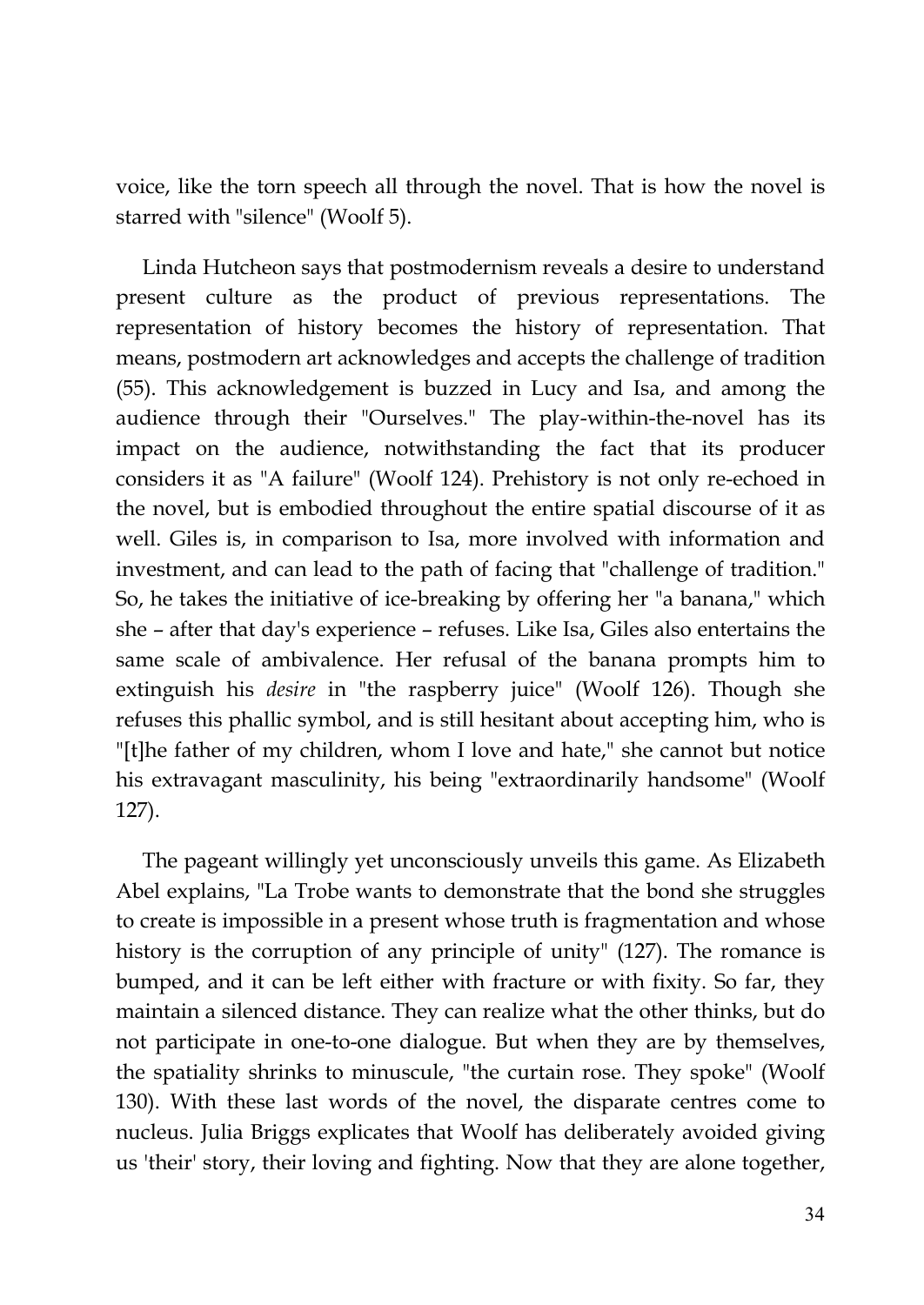the narrative seems to slip back to the oldest, most atavistic plot of all. Finally, the plots of love and war come together, since it is the primitive and uncomprehended impulses of love and hate within the individual that nurture the seeds of war ("The Novels of the 1930s" 87-88). They are going to fight, that Isa points at earlier (Woolf 68), and from that fight, from that sex-war, new possibility, new life might spring. In the "final sentences a new act is set to begin: sexual, theatrical, war-like, yet suggesting continuance" (Beer, *The Common Ground* 126). It is not the prolongation of their "strained" (Woolf 65) relationship, but that in a new channel, surfacing from the deep, diabolic past to paradoxically dark womb of uncertain future, with the hope that it will be bright.

With this new hope in the horizon, the curtain falls on them, and on the novel. A new act, that Miss La Trobe anticipates (Woolf 125-26), now will be enacted by Isa and Giles. The novel, says John Mepham, "portrays a simple drama. There is a battle between forces of dispersal and forces of togetherness, forces which tear things apart and those which, by bringing things together, produce and reproduce life and community" (200). After World War I, the modernist outlook of life has not been postponed; rather it continues in writings. However, before the break of World War II, there is installed the same fear over England. The second war might cripple the ongoing human history. The novel, which Woolf completed after the beginning of the war, also focuses on rebirth through the union of Isa and Giles, "From that embrace another life might be born" (Woolf 129). This new life is corporeal as well as circumferential.

Biologically, from their union, a new life will spring. The unity sprouts from the dispersed ideology. But that new life is rooted in the family. They have two children, and now another one might be conceived by the mother. This possibility of the third is the possibility of the end of the war between them, among nations in a civilized world. Since World War II has started during the writing of the novel, the hope now left for people is that of future, and *in* future, uncertain and threatening though it is. With this tone, the novel "ends with a primal scene that includes a cryptic meditation on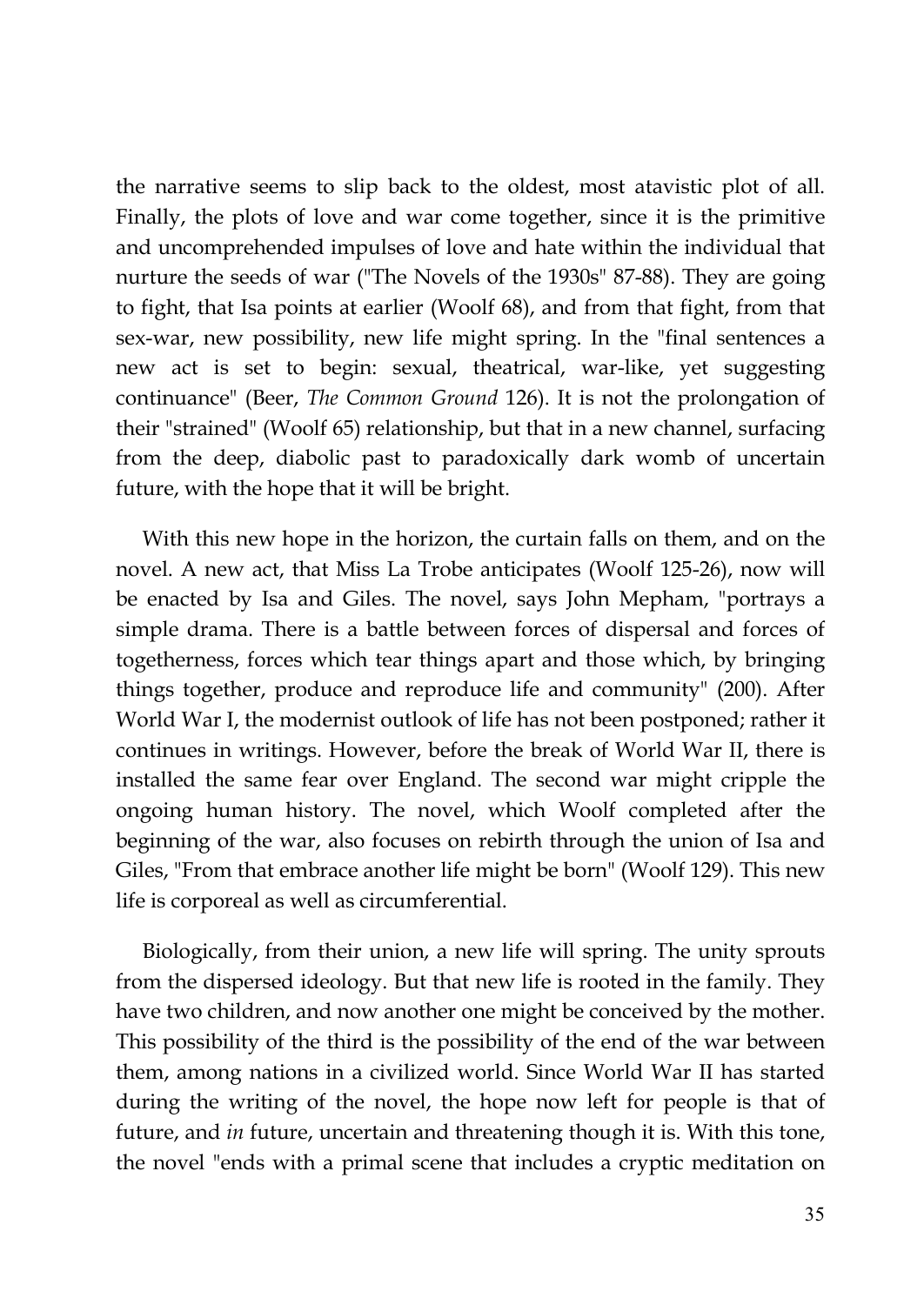the future, not only the future of gender but also, by implication, the future of the family romance" (Gilbert and Gubar 3). This futuristic view of Woolf, ambiguous though it is, is what Miss La Trobe discovers as her new play, and is what she hears as "the first words" (Woolf 126) of it, is what is necessary for understanding the past of the "dwellers in caves . . . among rocks" (130), and is what is indispensable for rewriting history from a new perspective.

Unlike Miss La Trobe, who considers herself a failure, her creator attributes on her paradoxical success in the sense that what she has failed or been successful at is reproduced in, and will be re-reproduced in the lives of Isa and Giles. Woolf's control of time in the novel is related with modernism, yet that crosses the threshold of the spatiality of time. Angeliki Spiropoulou explains that in her last novel Woolf presents the past not chronologically but retrospectively against varying temporalities and historicity, and the present here definitively subverts any conception of modernity as the apex of a historical course to an ideal state of civilization, by exposing it as fraught with violence, frustrations, hopelessness, dispersal (143-44). The novel ends, but through its apparent conclusion, maintains its flow, "They spoke." Even though the conversation – after the curtain's rise – may precede a mandatory "fight" (Woolf 129), that is ambivalent because it systematizes instead of disarranging.

*Between the Acts* incorporates the three concepts of time, and unties them in the present, where the past is dug out. Finally, being in the present, that time looks forward to the future. In doing so, Woolf demonstrates human extent of family life and romantic relationship at a time when existence itself is threatened. She presents dissociation at a level where the characters vie against each other at a time of socio-psychological turmoil. Thus, they become the objects of disjunction, which, paradoxically, brings them close to each other. Julia Briggs explains that the novel accepts the power of sexuality, both within marriage and outside it. The novel reflects Woolf's love for and doubts about England, and explores her conception of creativity. It celebrates and decries tradition, opening towards a future that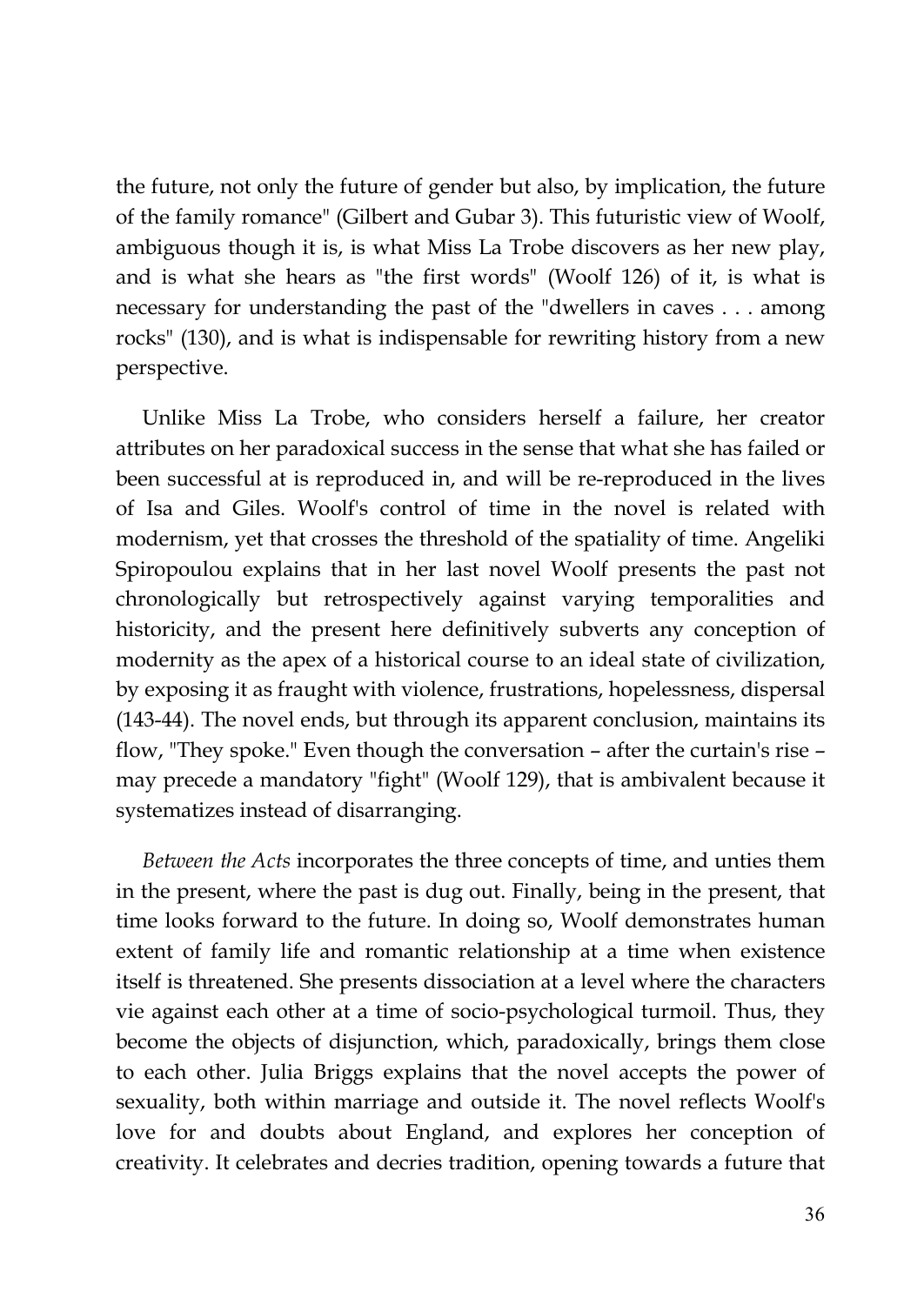included the certainty of war, but not its outcome. The last words of the novel signify a new beginning. It ends in a world where nothing is concluded (*Virginia Woolf* 391-92). Woolf's demonstration is not narrative in its usual interpretation, but is slashed, soundless and disjunctively interlocuted. Being centripetal, Isa and Giles can, at the end of the day, view life axially. So does the producer. The impending war is amalgamated in individuality and threatens its existence like the war, but the triumph lies inside, within its force of transcendence to luminescence, rising from "the heart of darkness" (Woolf 129). Dissociation is refashioned as paradoxical association. That is how that darkness can be defeated by romanticism, and that is how Woolf envisions a new way of life beyond modernism. The dissociative association wins here.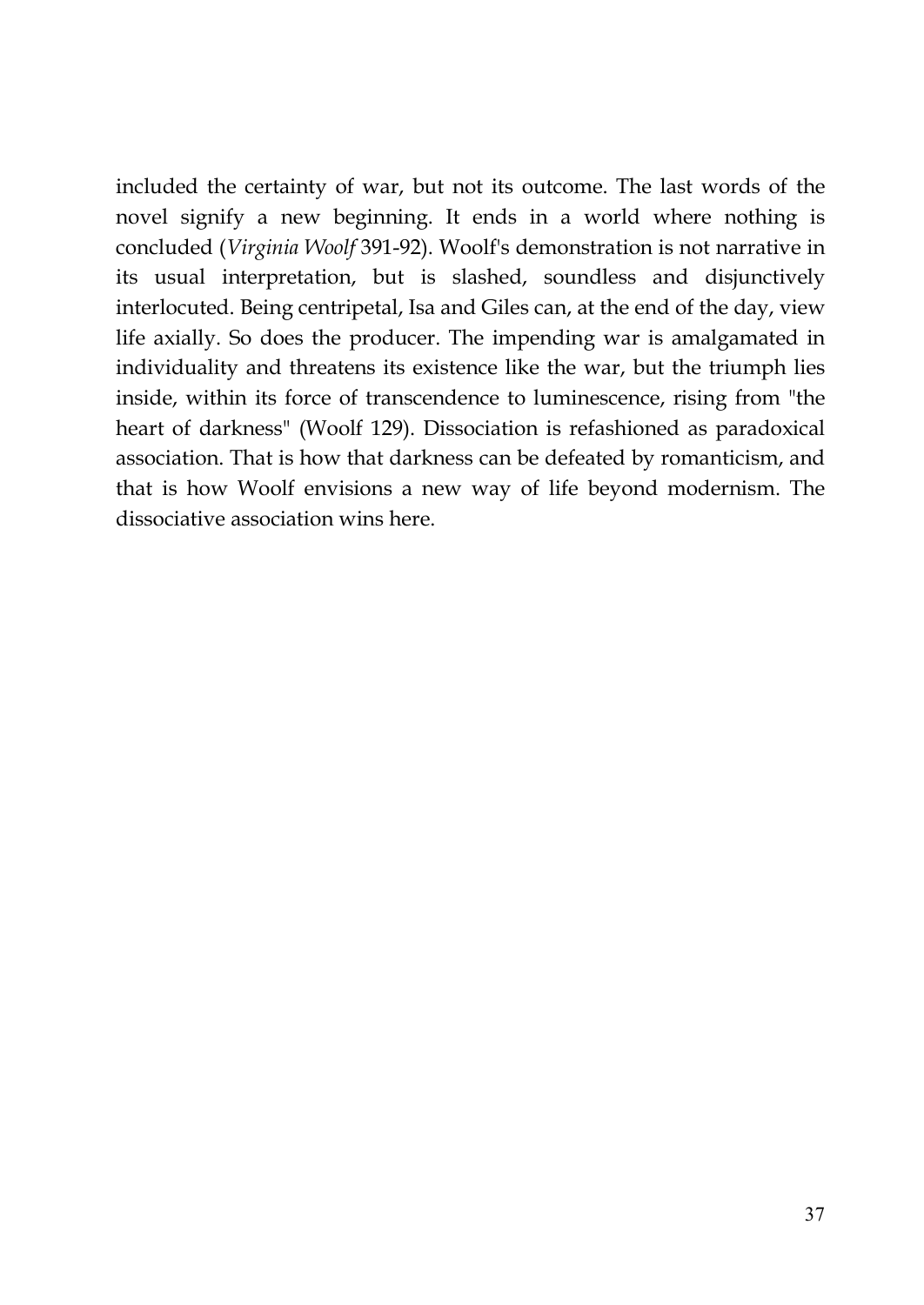## **Works Cited**

- Abel, Elizabeth. *Virginia Woolf and the Fictions of Psychoanalysis*. 1989. Chicago and London: The U of Chicago P, 1993. Print.
- Beer, Gillian. *Arguing with the Past: Essays in Narrative from Woolf to Sidney*. London and New York: Routledge, 1989. Print.
- - -. *Virginia Woolf: The Common Ground*. Edinburgh: Edinburgh UP, 1996. Print.
- Briggs, Julia. "The Novels of the 1930s and the Impact of History." *The Cambridge Companion to Virginia Woolf*. Ed. Sue Roe and Susan Sellers. Cambridge: Cambridge UP, 2000. Print.
- - -. *Virginia Woolf: An Inner Life*. 2005. London: Penguin, 2006. Print.
- Bowlby, Rachel. *Feminist Destinations and Further Essays on Virginia Woolf*. Edinburgh: Edinburgh UP, 1997. Print.
- Caughie, Pamela L. "Virginia Woolf and Postmodernism: Returning to the Lighthouse." *Rereading the New: A Backward Glance at Modernism*. Ed. Kevin J. H. Dettmar. Ann Arbor: The U of Michigan P, 1992. Print.
- Connor, Steven. *Postmodernist Culture: An Introduction to Theories of the Contemporary*. 2nd ed. Oxford: Blackwell, 1997. Print.
- Esty, Jed. *A Shrinking Island: Modernism and National Culture in England*. Oxford and Princeton: Princeton UP, 2004. Print.
- Froula, Christine. *Virginia Woolf and the Bloomsbury Avant-garde: War, civilization, Modernity*. New York: Columbia UP, 2005. Print.
- Gilbert, Sandra M., and Susan Gubar. *Letters from the Front*. London and New Haven: Yale UP, 1994. Print. Vol. 3 of *No Man's Land: The Place of the Woman Writer in the Twentieth Century*. 3 vols. 1988-94.
- Hutcheon, Linda. *The Politics of Postmodernism*. 2nd ed. London and New York: Routledge, 2002. Print.